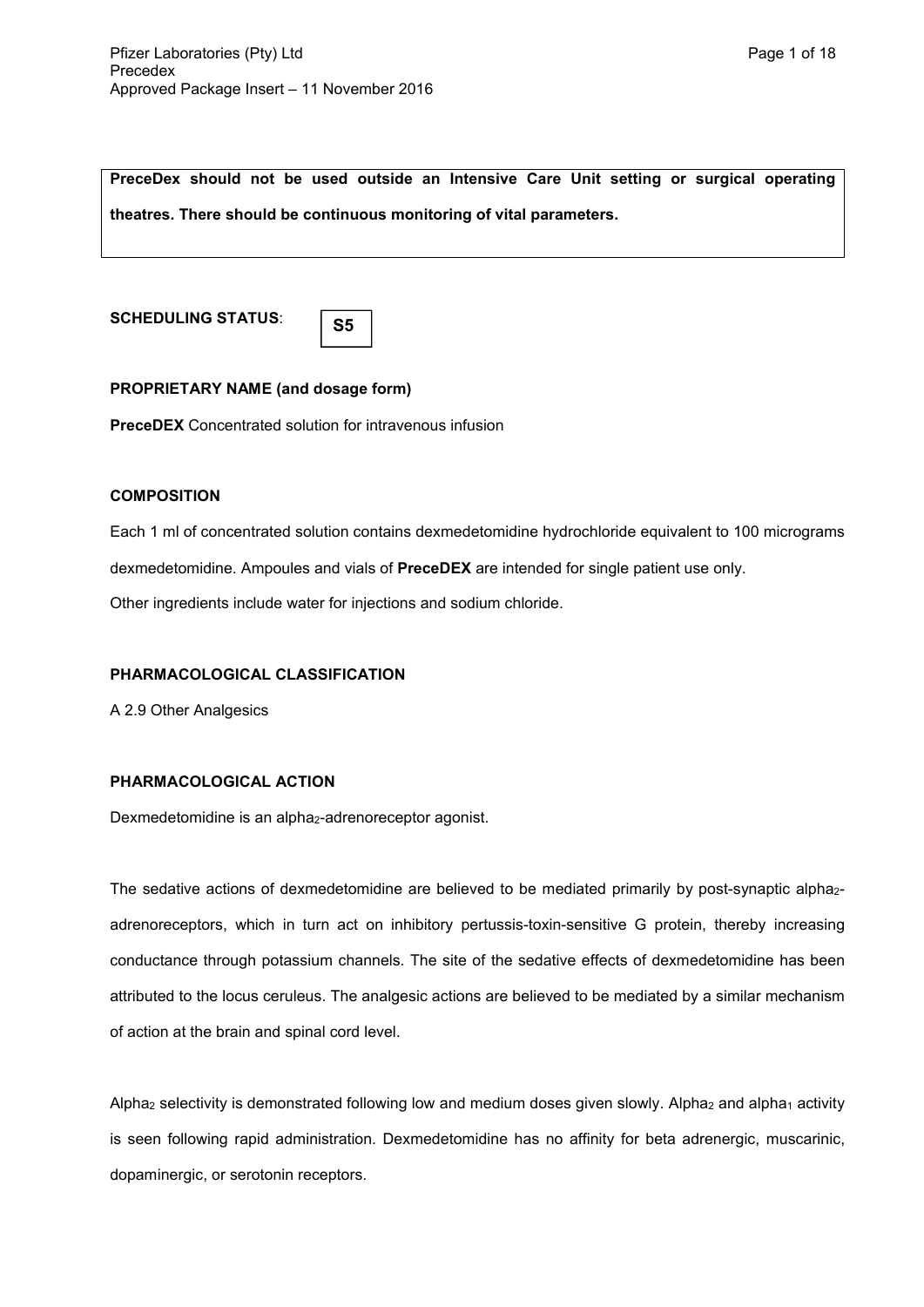#### *Pharmacokinetics*

Following administration, dexmedetomidine exhibits the following pharmacokinetic characteristics: rapid distribution phase with a distribution half-life (t  $\chi_a$ ) of about six minutes; terminal elimination half-life (t  $\chi$ ) of approximately two hours; steady-state volume of distribution  $(V_{ss})$  of approximately 118 litres. Clearance has an estimated value of about 39 L/h. The mean body weight associated with this clearance estimate was 72 kg.

Dexmedetomidine protein binding was assessed in the plasma of normal healthy male and female human subjects: the average binding was 94 % and constant across the different concentrations tested. Protein binding was similar in males and females. The fraction of dexmedetomidine that was bound to plasma proteins was statistically significantly decreased in subjects with hepatic impairment compared with healthy subjects.

Dexmedetomidine is unlikely to cause clinically significant changes in the plasma protein binding of fentanyl, ketorolac, theophylline, digoxin, lidocaine, phenytoin, warfarin, ibuprofen and propranolol.

Dexmedetomidine is eliminated almost exclusively by metabolism with 95 % of a radio-labelled dose being excreted in the urine and 4 % in the faeces. Approximately 34 % of the excreted metabolites are products of N-glucuronidation.

#### Hepatic Impairment

In subjects with varying degrees of hepatic impairment (Child-Pugh Class A, B, or C), clearance values were lower than in healthy subjects. The mean clearance values for subjects with mild, moderate, and severe hepatic impairment were 74 %, 64 % and 53 % respectively, of those observed in the normal healthy subjects. Mean clearances for free drug were 59 %, 51 %, and 32 % respectively, of those observed in the normal healthy subjects.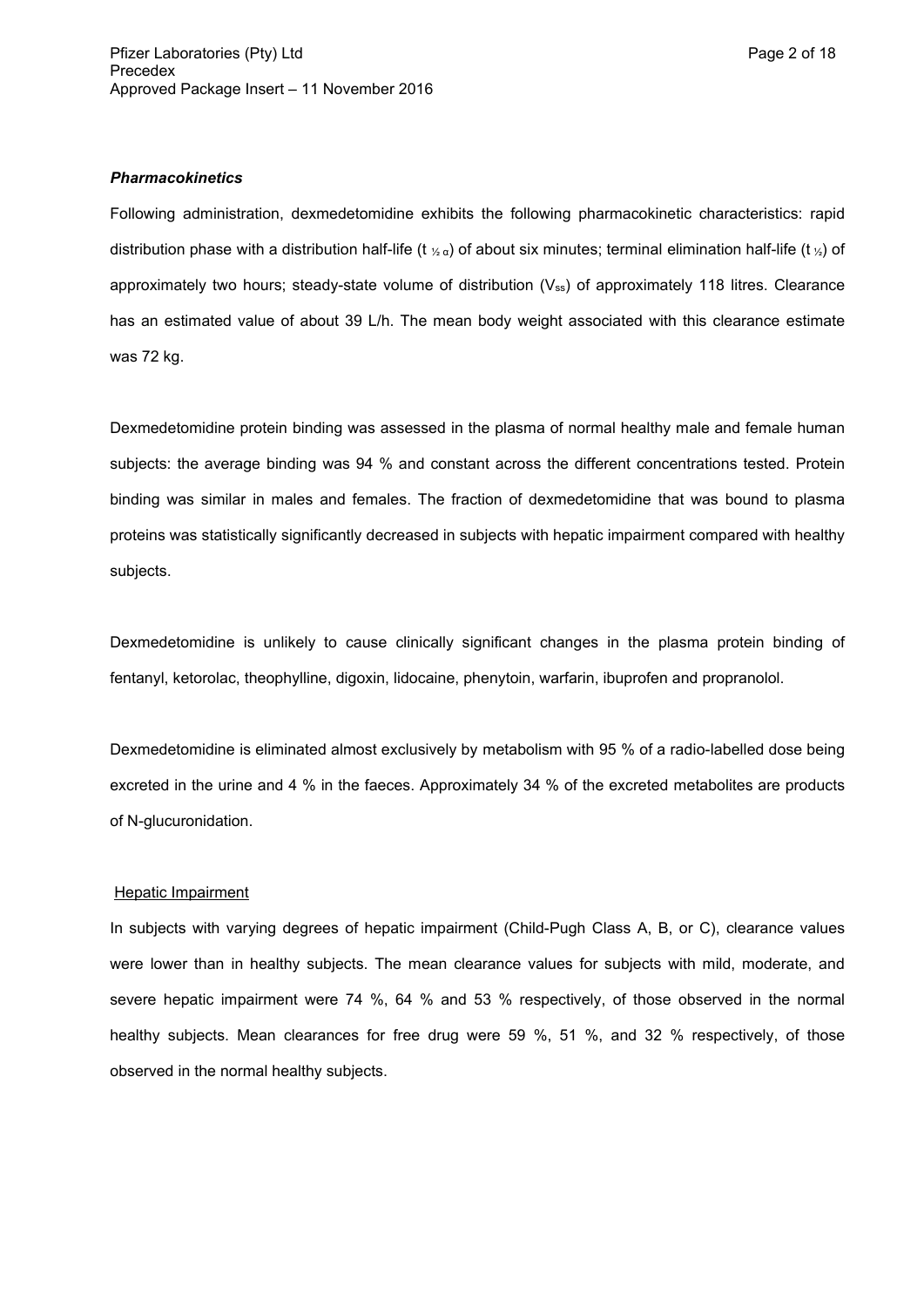Although dexmedetomidine is dosed to effect, it may be necessary to consider dose reduction depending on the degree of hepatic impairment (see DOSAGE AND DIRECTIONS FOR USE and SPECIAL PRECAUTIONS).

# Renal Impairment

Dexmedetomidine pharmacokinetics (C<sub>max,</sub> T<sub>max,</sub> AUC, t<sub>/2</sub>, CL and V<sub>ss</sub>) were not different in subjects with severe renal impairment (Cr CI: < 30 ml/min) compared with healthy subjects.

### **Gender**

No difference in dexmedetomidine pharmacokinetics due to gender was observed.

# **Geriatrics**

The pharmacokinetic profile of dexmedetomidine was not altered by age. The elderly are more sensitive to the effects of dexmedetomidine. In clinical trials, there was a higher incidence of bradycardia and hypotension in elderly patients (> 65 years of age).

# Paediatrics and Adolescents

The pharmacokinetic profile of dexmedetomidine has not been studied in subjects less than 18 years of age.

### **INDICATIONS**

**PreceDEX** is an alpha<sub>2</sub> adrenoreceptor agonist sedative with analgesic properties indicated for;

# **Intensive Care Unit Sedation**

Sedation of intubated and mechanically ventilated adult post-surgical patients during treatment in an intensive care setting.

- **Monitored Anaesthesia Care (MAC)/ Conscious sedation in a theatre or intensive care setting for:**
	- Minor surgical procedures under local anaesthesia
	- Fibreoptic intubation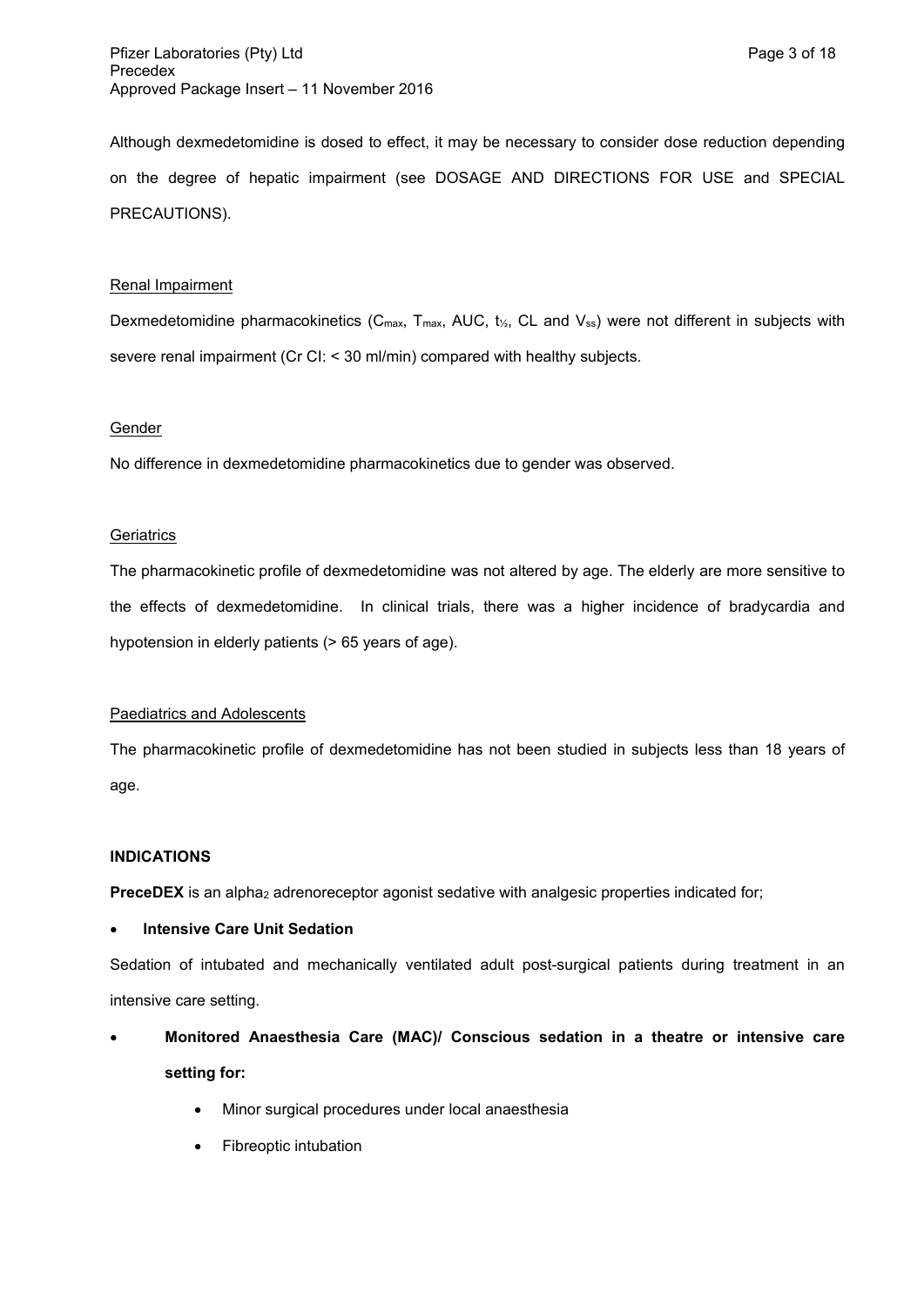Efficacy and safety has not been studied in children under 18 years of age.

### **CONTRAINDICATIONS**

**PreceDEX** is contraindicated in

- patients with a known hypersensitivity to dexmedetomidine
- patients with sepsis
- unstable trauma patients
- hypovolaemic patients
- heart block
- uncontrolled cardiac failure
- Imminent hepatic failure

### **WARNINGS**

**PreceDEX** should be administered only by health professionals skilled in the management of patients in the intensive care setting and who have received complete training in the use of **PreceDEX** in the ICU setting.

Safety and efficacy of **PreceDEX** in non-surgical intensive care patients have not been established.

Clinical events of bradycardia and sinus arrest have been associated with **PreceDEX** administration in some young, healthy volunteers with high vagal tone, or with different routes of administration including rapid intravenous or bolus administration of **PreceDEX**. Bolus injections of **PreceDEX** should not be used, in order to minimise undesirable pharmacological side effects.

Elderly**:** The elderly are more prone to cardiovascular adverse events e.g. hypotension and bradycardia and the dose must be carefully titrated to obtain the desired effect. Close CVS monitoring is required. Elderly patients (over 65 years) often require lower doses of dexmedetomidine.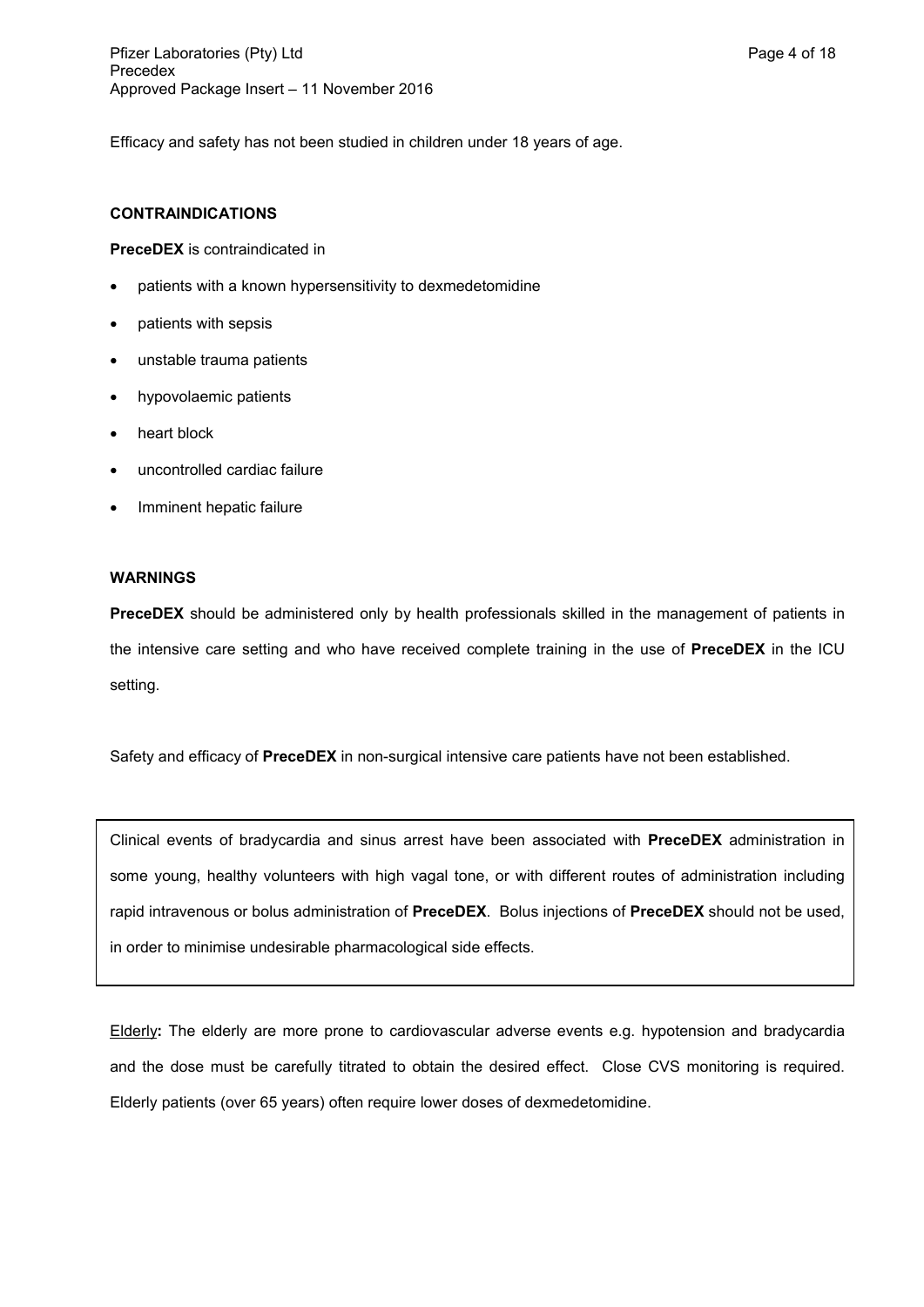# **INTERACTIONS**

### Cytochrome P-450

*In vitro* studies indicate that clinically relevant cytochrome P450 mediated drug interactions are unlikely.

#### Anaesthetics/Sedatives/Hypnotics/Opioids

Co-administration of **PreceDEX** is likely to lead to an enhancement of effects with anaesthetics, sedatives, hypnotics and opioids. Specific studies have confirmed these effects with sevoflurane, isoflurane, propofol, alfentanil, and midazolam. No pharmacokinetic interactions between dexmedetomidine and isoflurane, propofol, alfentanil, and midazolam were demonstrated. However, due to pharmacodynamic effects, when co-administered with **PreceDEX** a reduction in dosage of these agents may be required.

### Neuromuscular Blockers

No clinically meaningful increases in the magnitude of neuromuscular blockade and no pharmacokinetic interactions were observed with **PreceDEX** and rocuronium administration.

# **PREGNANCY AND LACTATION**

Safety in pregnancy and lactation has not been established.

#### **Pregnancy**

There are no adequate and well-controlled studies in pregnant women. The use of **PreceDEX** is not recommended in pregnancy.

### **Labour and Delivery**

The safety of **PreceDEX** in labour and delivery has not been studied and it is therefore not recommended for obstetrics, including caesarean section deliveries.

#### **Lactation**

It is not known whether **PreceDEX** is excreted in human milk. The use of **PreceDEX** is not recommended in lactating women.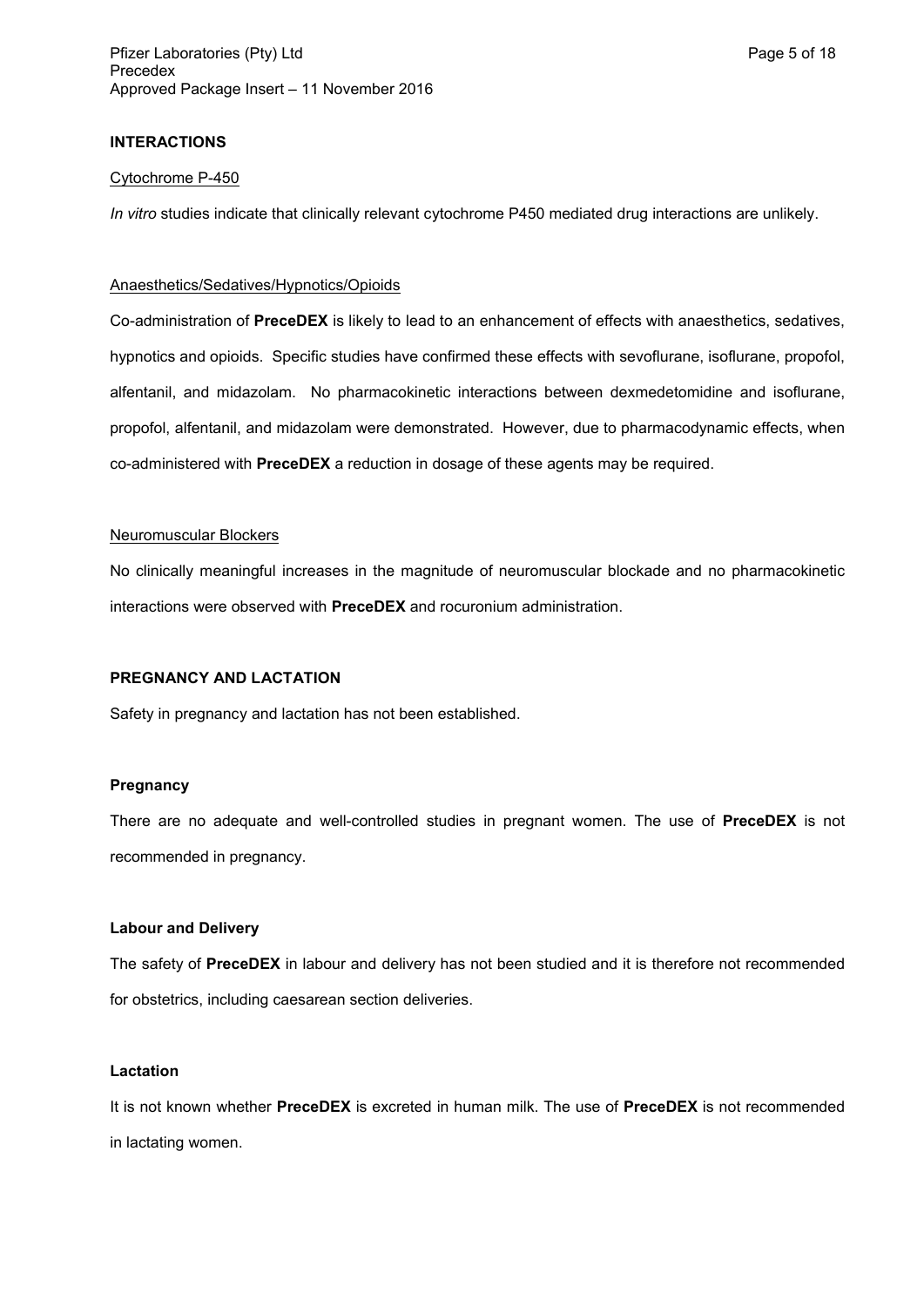### **DOSAGE AND DIRECTIONS FOR USE**

**NOTE: PreceDEX** should be administered only by health professionals skilled in the management of patients in the intensive care setting. Continuous monitoring of vital signs, in particular blood pressure, heart rate and oxygen saturation is mandatory during infusion of **PreceDEX.** 

In order to minimise undesirable pharmacologic side effects, bolus injections of **PreceDEX** should not be used. Clinically significant events of bradycardia and sinus arrest have been associated with dexmedetomidine hydrochloride administration in young healthy volunteers with high vagal tone, or with different routes of administration including rapid intravenous or bolus administration of dexmedetomidine hydrochloride.

**PreceDEX** should be administered by continuous intravenous infusion not to exceed 24 hours.

Fluid supplementation should be administered prior to and during administration of **PreceDEX** to ensure normovolaemia.

**PreceDEX** has been administered to patients requiring mechanical ventilation as well as to patients breathing spontaneously after extubation. There is no respiratory depression associated with the administration of **PreceDEX**. Patients receiving **PreceDEX** have been observed to be arousable and alert when stimulated. This is an expected component of dexmedetomidine sedation and should not be considered as evidence of lack of efficacy in the absence of other clinical signs and symptoms. **PreceDEX** has been continuously infused in mechanically ventilated patients prior to extubation, during extubation, and post extubation. It is not necessary to discontinue dexmedetomidine prior to extubation.

### *Adults*

### **ICU Sedation**

**PreceDEX** dosage should be individualised and titrated to the desired clinical effect.

### Initiation:

For adult patients, it is recommended to initiate **PreceDEX** with a loading dose of 1,0 microgram/kg over ten minutes.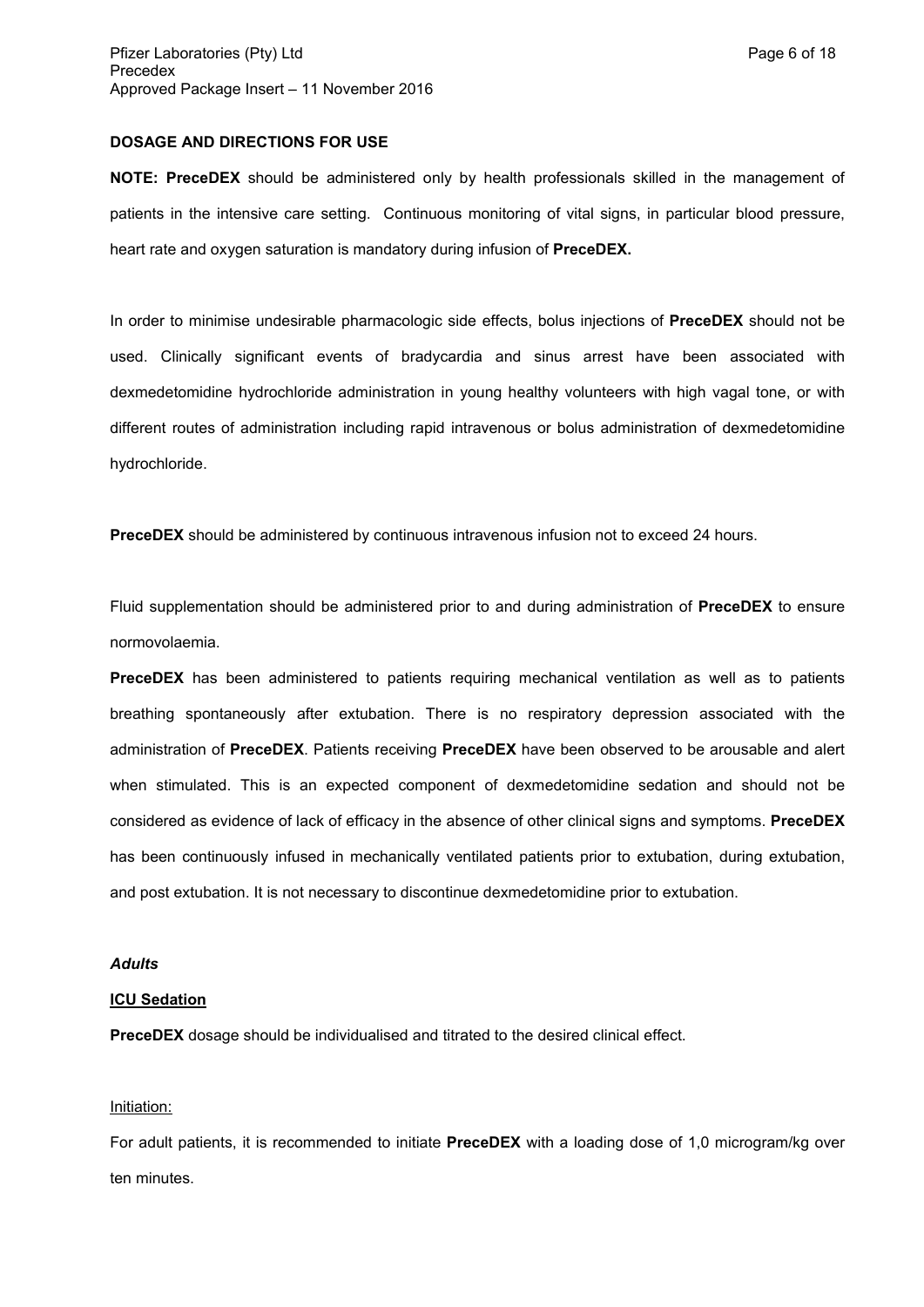### Maintenance of ICU sedation:

Adult patients will generally require a maintenance infusion in the range of 0,2 to 0,7 microgram/kg/hr. The rate of the maintenance infusion can be adjusted in order to achieve the desired clinical effect. Dosages as low as 0,05 micrograms/kg/hr have been used in clinical studies.

A dose reduction for both the loading and maintenance infusions should be considered in patients with impaired hepatic or renal function and in patients over 65 years of age. (see CONTRAINDICATIONS, WARNINGS, SPECIAL PRECAUTIONS and PHARMACOKINETICS).

# **Conscious Sedation**

Monitored anaesthesia care (MAC) with an adequate nerve block and awake fibreoptic intubation (AFI) **PreceDEX** dosing should be individualised and titrated to the desired clinical effect.

# **Initiation**

For adult patients, **PreceDEX** is generally initiated with a loading infusion of 1 (one) mcg/kg over 10 minutes.

For patients over 65 years of age or those undergoing less invasive procedures such as ophthalmic surgery, a loading infusion of 0,5 mcg/kg over 10 minutes may be suitable.

# Maintenance of Conscious Sedation:

MAC - Following the load, maintenance dosing of **PreceDEX** should generally be initiated at 0,6 mcg/kg/hr and titrated to achieve desired clinical effect with doses ranging from 0,2 to 1 mcg/kg/hr for all procedures. The rate of the maintenance infusion should be adjusted to achieve the targeted level of sedation.

AFI - Following the load in awake fibreoptic intubation, a fixed maintenance dose of 0,7 mcg/kg/hr should be used.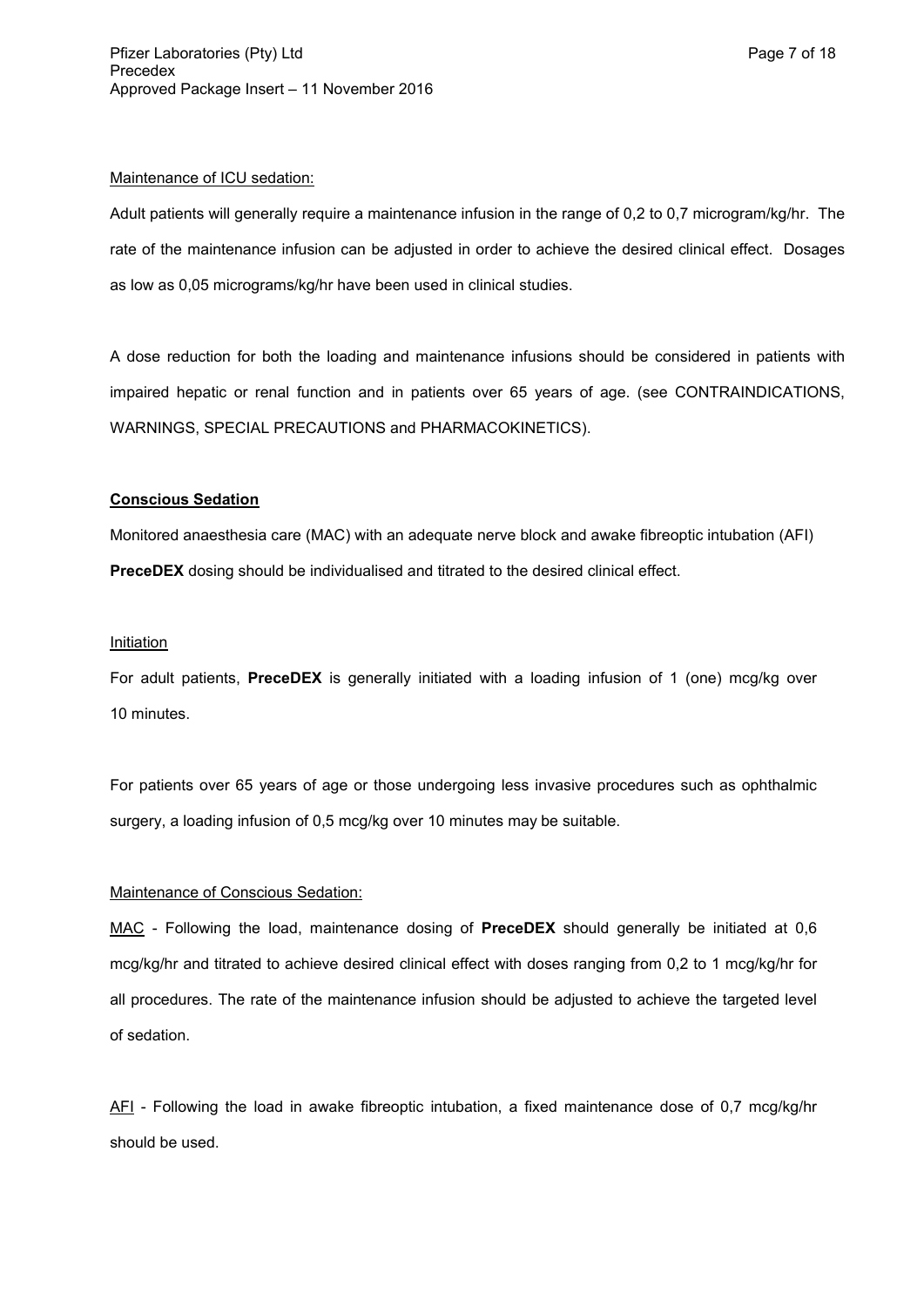Safety and efficacy of **PreceDEX** has not been studied in children and adolescents and is therefore not recommended for patients under 18 years of age.

# **Dosage Adjustment**

Due to possible pharmacodynamic interactions a reduction in dosage of **PreceDEX** or other concomitant anesthetics, sedatives, hypnotics or opioids may be required when co-administered. (see INTERACTIONS)

# *Impaired Hepatic Function*

Dosage reductions may need to be considered for patients with hepatic impairment, as **PreceDEX** is metabolised primarily in the liver.

# *Impaired Renal Function*

Since the majority of metabolites are excreted in the urine, dosage reductions may need to be considered for patients with renal impairment.

### *Geriatrics*

Since the elderly are more sensitive to the effects of **PreceDEX** dosage reductions may need to be considered.

# *Directions for Use*

A controlled infusion device should be used to administer **PreceDEX**.

Parenteral products should be inspected visually for particulate matter and discolouration prior to administration.

Ampoules/vials are intended for single patient use only.

# **Preparation of Solution**

Strict aseptic technique must always be maintained during handling of **PreceDEX** infusion.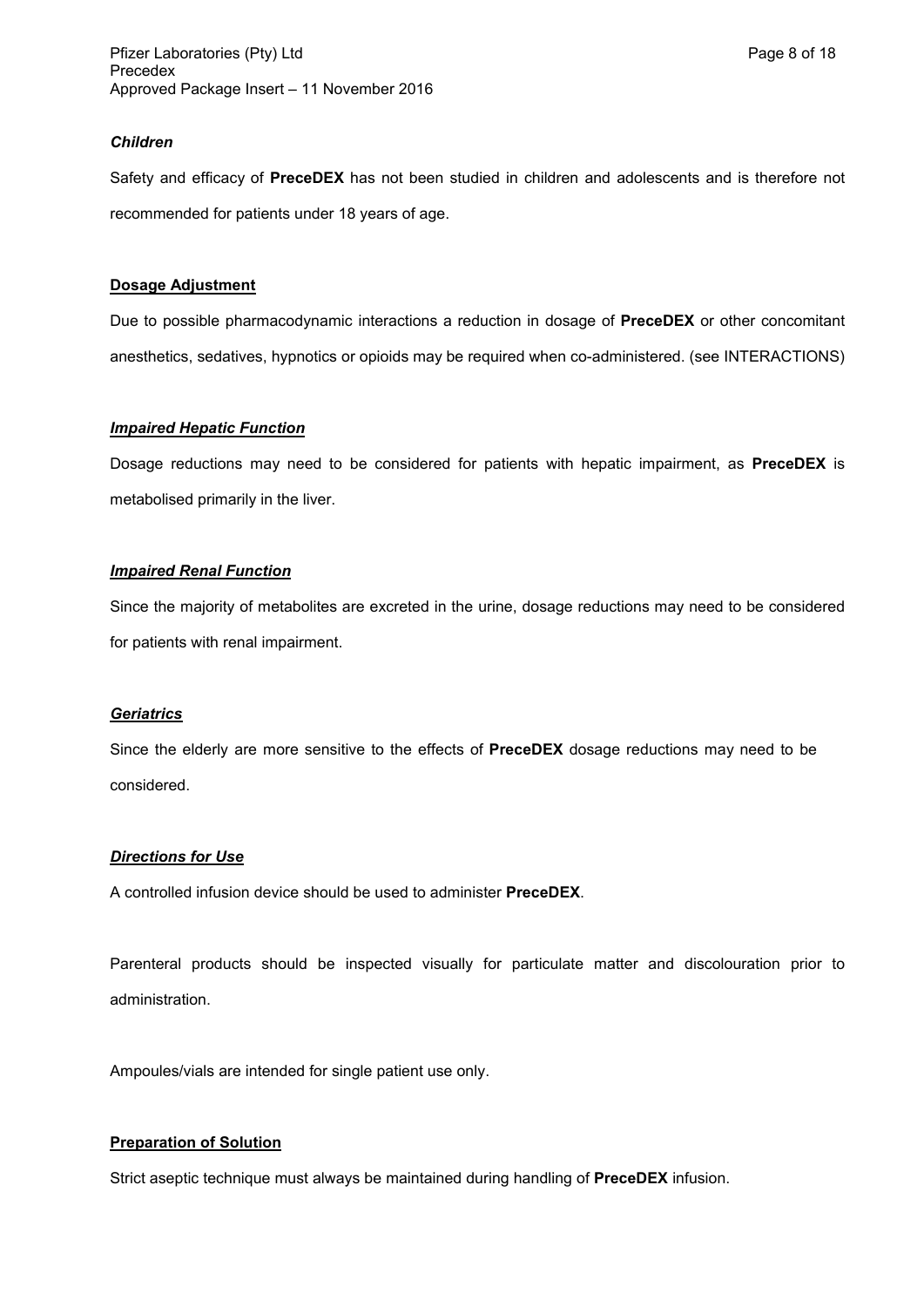Preparation of infusion solutions is the same, whether for the loading dose or for the maintenance dose.

To prepare the infusion, withdraw 2 ml of **PreceDEX** concentrate and add to 48 ml of 0,9 % sodium chloride solution to total 50 ml. Shake gently to mix well.

After dilution, **PreceDEX** is intended for immediate use and should be discarded after 24 hours.

# **Administration with other fluids**

**PreceDEX** has been shown to be compatible when administered with the following intravenous fluids and drugs:

Lactated Ringers, 5 % Dextrose in Water, 0,9 % Sodium Chloride in Water, 20 % Mannitol, thiopental sodium, etomidate, vecuronium bromide, pancuronium bromide, succinylcholine, atracurium besylate, mivacurium chloride, glycopyrrolate bromide, phenylephrine HCI, atropine sulphate, midazolam, morphine sulphate, fentanyl citrate and a plasma-substitute (i.e. Haemacel).

Compatibility studies have shown potential for adsorption of **PreceDEX** to some types of natural rubber. Although **PreceDEX** is dosed to effect, it is advisable to use components with synthetic or coated natural rubber gaskets.

### *Incompatibilities*

**PreceDEX** must not be mixed with other medicinal products or diluents except those mentioned above.

### **SIDE EFFECTS AND SPECIAL PRECAUTIONS**

### **Side effects**

### ICU Sedation

Adverse event information is derived from the continuous infusion trials of **PreceDEX** when dosed at a maintenance dose range of 0,2 to 0,7 microgram/kg/hr to achieve the desired clinical effect for sedation in the ICU setting. 1007 patients received **PreceDEX**. Treatment-emergent adverse events occurring at an incidence of > 2 % are provided in Table 1. The adverse reactions are displayed by system organ class.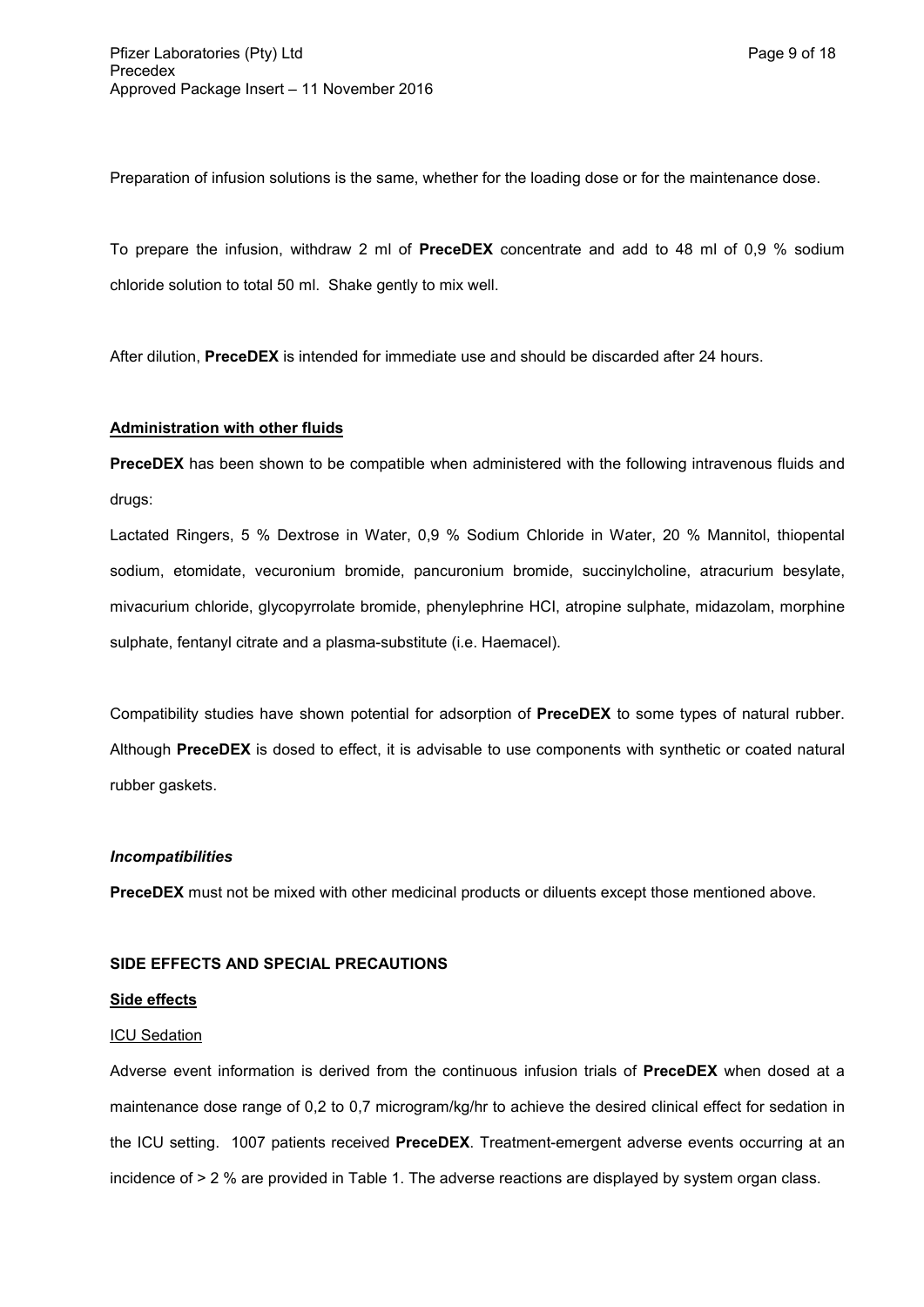The most frequently observed treatment-emergent adverse events include hypotension, hypertension, bradycardia, nausea, dry mouth and hypoxia (see WARNINGS and SPECIAL PRECAUTIONS).

| Table 1: Adverse Events with an Incidence > 2 % - ICU Sedation Population |  |  |  |  |
|---------------------------------------------------------------------------|--|--|--|--|
|                                                                           |  |  |  |  |

|                                                 |              | Randomised      |                |
|-------------------------------------------------|--------------|-----------------|----------------|
|                                                 | All PreceDEX | <b>PreceDEX</b> | <b>Placebo</b> |
|                                                 | $N = 1007$   | $N = 798$       | $N = 400$      |
| Body System (MedDRA)/ Adverse Event             | $n$ (%)      | $n$ (%)         | $n$ (%)        |
| Vascular disorders                              |              |                 |                |
| Hypotension                                     | 248 (24,6 %) | 191 (23,9 %)    | 48 (12,0 %)    |
| Hypertension                                    | 123 (12,2 %) | 101 (12,7 %)    | 76 (19,0 %)    |
| <b>Gastrointestinal disorders</b>               |              |                 |                |
| Nausea.                                         | 90 (8,9 %)   | 73 (9,1 %)      | 36 (9,0 %)     |
| Dry mouth                                       | $35(3,5\%)$  | 22 (2,8 %)      | $4(1,0\%)$     |
| Vomiting                                        | 34 (3,4 %)   | 26 (3,3 %)      | 21 (5,3 %)     |
| Cardiac disorders                               |              |                 |                |
| Bradycardia                                     | 52 (5,2 %)   | 36 (4,5 %)      | 10 $(2,5\%)$   |
| Atrial fibrillation                             | 44 (4,4 %)   | 37 $(4,6\%)$    | $13(3,3\%)$    |
| Tachycardia                                     | 20 (2,0 %)   | 15 (1,9 %)      | 17 $(4,3\%)$   |
| Sinus tachycardia                               | 6(0,6%)      | 6(0,8%)         | $2(0,5\%)$     |
| Ventricular tachycardia                         | $4(0.4\%)$   | $4(0,5\%)$      | 3(0,8%)        |
| General disorders and<br>administration<br>site |              |                 |                |
| conditions                                      |              |                 |                |
| Pyrexia                                         | 35 (3,5 %)   | 31 (3,9 %)      | 15 (3,8 %)     |
| Hyperthermia                                    | 19 (1,9 %)   | 16 (2,0 %)      | 12 (3,0 %)     |
| Chills                                          | 17 $(1,7,9)$ | 14 (1,8 %)      | 13 (3,3 %)     |
| Oedema peripheral                               | 4(0,4%       | $2(0,3\%)$      | $2(0,5\%)$     |
| Metabolism and nutrition disorders              |              |                 |                |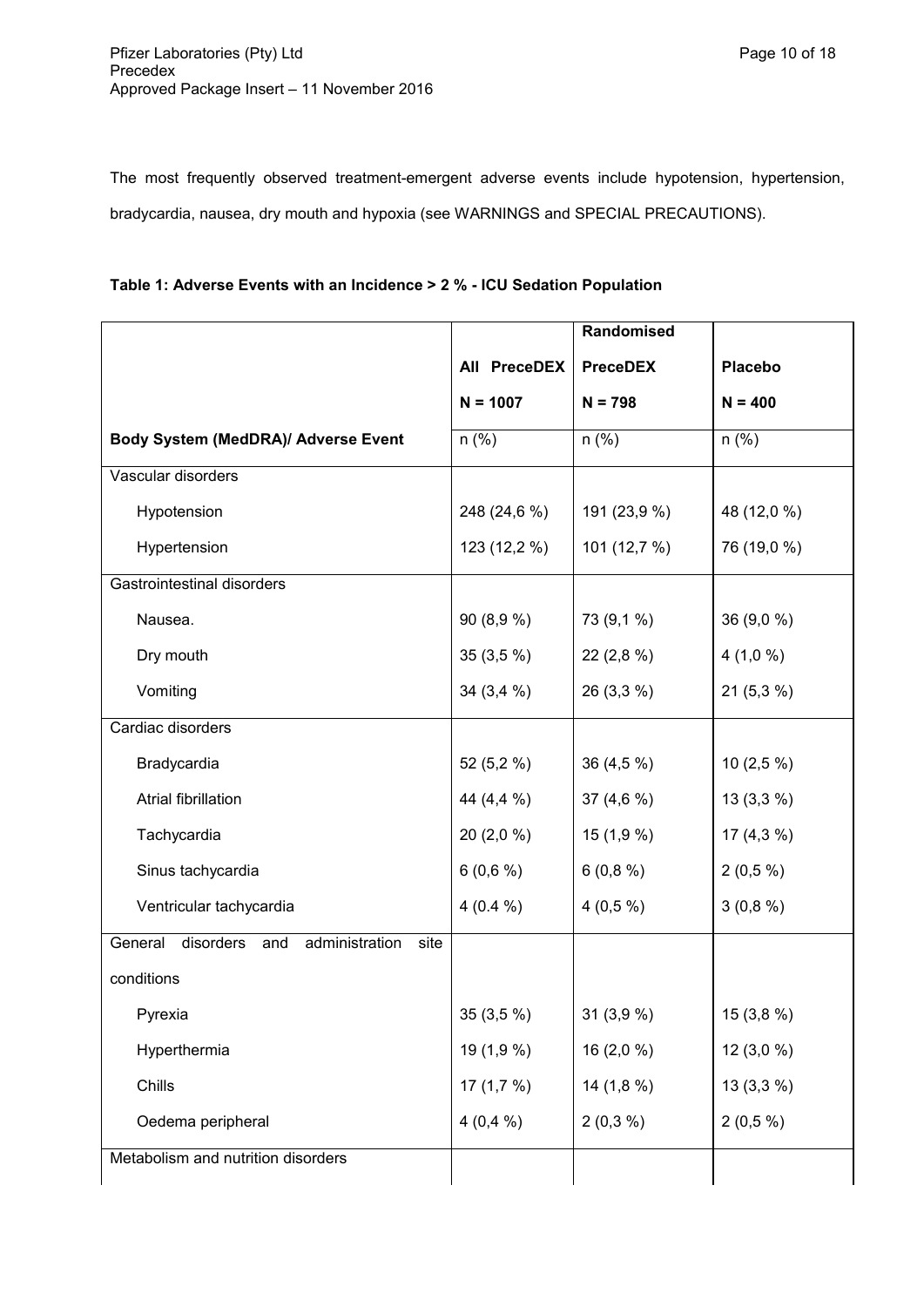|                                                 |              | Randomised      |                |
|-------------------------------------------------|--------------|-----------------|----------------|
|                                                 | All PreceDEX | <b>PreceDEX</b> | <b>Placebo</b> |
| Body System (MedDRA)/ Adverse Event             | $N = 1007$   | $N = 798$       | $N = 400$      |
| Hypovolaemia                                    | 31(3,1%      | 22 (2,8 %)      | $9(2,3\%)$     |
| Hyperglycaemia                                  | 17 $(1,7,9)$ | 15(1,9%)        | 7(1,8%)        |
| Hypocalcaemia                                   | 7(0,7%)      | 7(0,9%)         | 0              |
| Acidosis                                        | 6(0,6%)      | 5(0,6%)         | 4(1,0%         |
|                                                 |              |                 |                |
| Respiratory, thoracic and mediastinal disorders |              |                 |                |
| Atelectasis                                     | 29 (2,9 %)   | 23 (2,9 %)      | $13(3,3\%)$    |
| Pleural effusion                                | 23 (2,3 %)   | 16 $(2,0%$      | 4(1,0%         |
| Hypoxia                                         | 16(1,6%)     | 13(1,6%)        | 8(2,0%         |
| Pulmonary oedema                                | 9(0,9%)      | $9(1,1\%)$      | 3(0,8%)        |
| Wheezing                                        | 4(0,4%       | $4(0,5\%)$      | $1(0,3\%)$     |
| Psychiatric disorders                           |              |                 |                |
| Agitation                                       | $20(2,0\%)$  | $16(2,0\%)$     | 11 $(2,8%)$    |
| Blood and lymphatic system disorders            |              |                 |                |
| Anaemia                                         | 19 (1,9 %)   | $18(2,3\%)$     | 7(1,8%)        |
| Injury, poisoning and procedural complications  |              |                 |                |
| Post-procedural haemorrhage                     | $15(1,5\%)$  | 13 (1,6 %)      | $10(2,5\%)$    |
| Investigations                                  |              |                 |                |
| Urine output decreased                          | 6(0,6%)      | 6(0,8%)         | $\pmb{0}$      |

# Conscious Sedation

Adverse event information is derived from the two primary Phase III trials for conscious sedation in which 318 patients received **PreceDEX**.

Treatment-emergent adverse events occurring at an incidence of > 2 % are provided in Table 2. The adverse reactions are displayed by system organ class. The majority of the adverse events were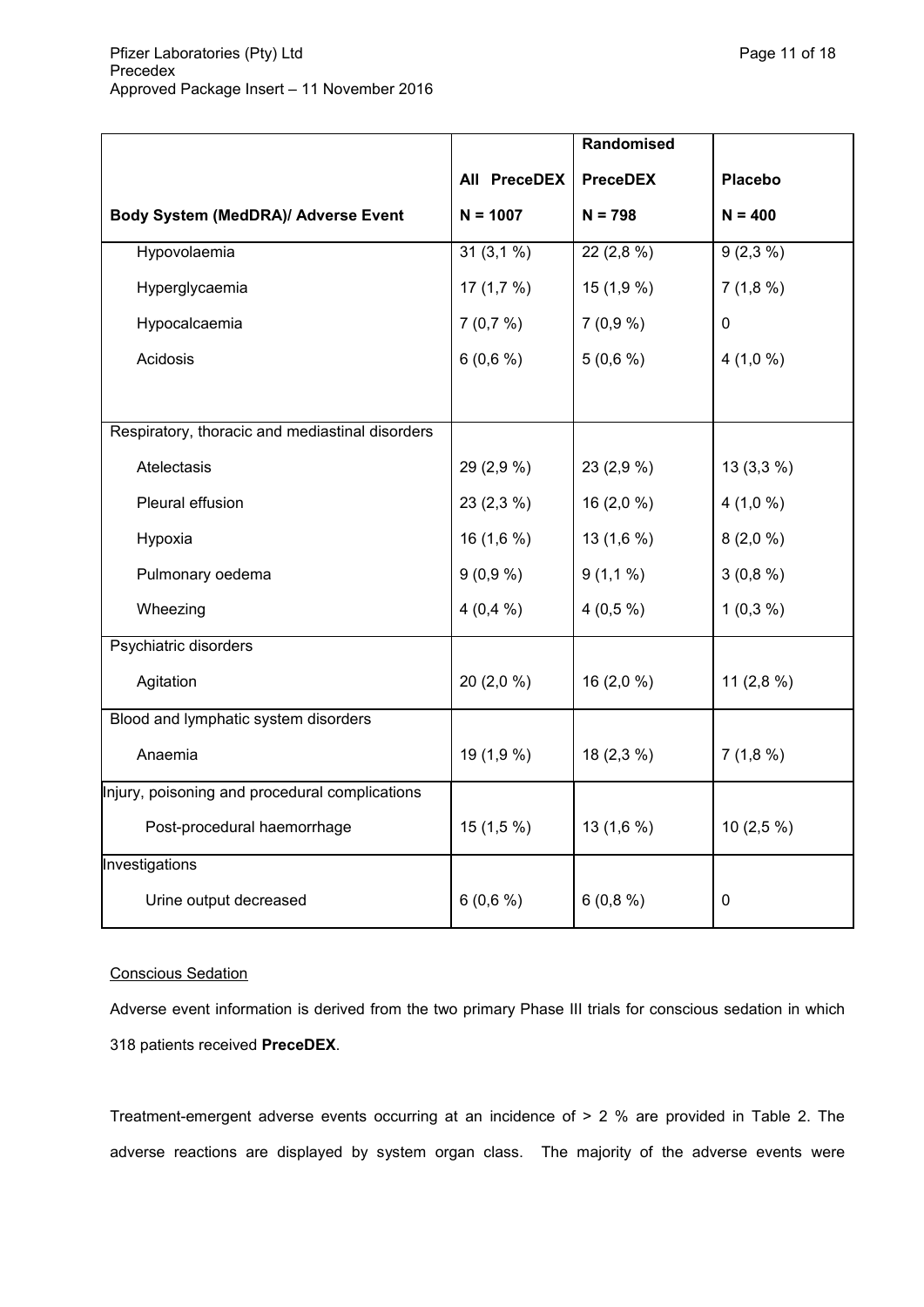assessed as mild in severity. The most frequent adverse events were hypotension, bradycardia, and dry mouth. (See WARNINGS and SPECIAL PRECAUTIONS)

| Table 2 : Adverse Events with an Incidence > 2 % - Conscious Sedation Population |  |
|----------------------------------------------------------------------------------|--|
|----------------------------------------------------------------------------------|--|

|                                                 | <b>PreceDEX</b> |
|-------------------------------------------------|-----------------|
|                                                 | $N = 318$       |
| Body System (MedDRA) / Adverse Event            | $n$ (%)         |
| Vascular disorders                              |                 |
| Hypotension <sup>1</sup>                        | 173 (54,4 %)    |
| Hypertension <sup>2</sup>                       | 41 (12,9 %)     |
| Respiratory, thoracic and mediastinal disorders |                 |
| Respiratory depression <sup>5</sup>             | 117 (36,8 %)    |
| Hypoxia <sup>6</sup>                            | 7(2,2%          |
| Bradypnoea                                      | 5(1,6%)         |
| Cardiac disorders                               |                 |
| Bradycardia <sup>3</sup>                        | 45 (14,2 %)     |
| Tachycardia <sup>4</sup>                        | $17(5,3\%)$     |
| Gastrointestinal disorders                      |                 |
| Nausea                                          | 10(3,1%         |
| Dry mouth                                       | 8(2,5%)         |
|                                                 |                 |

- 1.Hypotension was defined in absolute and relative terms as Systolic blood pressure of < 80 mmHg or < 30 % lower than pre-study drug infusion value, or Diastolic blood pressure of < 50 mmHg.
- 2. Hypertension was defined in absolute and relative terms as Systolic blood pressure > 180 mmHg or > 30 % higher than pre-study drug infusion value or Diastolic blood pressure of > 100 mmHg.
- 3. Bradycardia was defined in absolute and relative terms as < 40 bpm or < 30 % lower than pre-study drug infusion value.
- 4. Tachycardia was defined in absolute and relative terms as > 120 bpm or > 30 % greater than pre-study drug infusion value.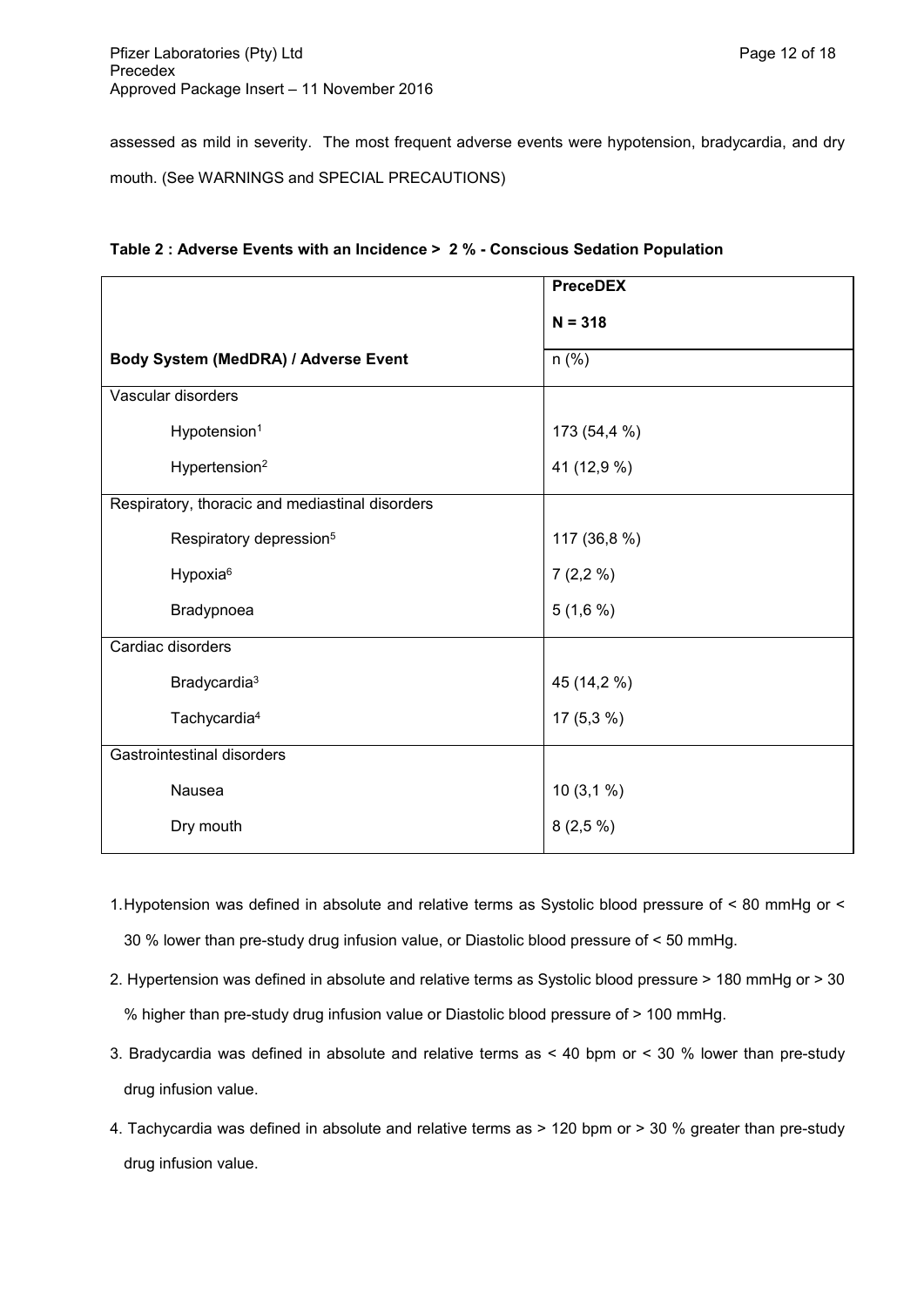5. Respiratory Depression was defined in absolute and relative terms as RR < 8 bpm or > 25 % decrease from baseline.

6. Hypoxia was defined in absolute and relative terms as SpO2 < 90 % or 10 % decrease from baseline.

# **Post-marketing Experience**

# **Table 3 : Adverse Events Experienced During Post-approval Use of PreceDEX**

| <b>Body System (WHOART)</b>              | <b>Preferred Term</b>                                             |
|------------------------------------------|-------------------------------------------------------------------|
| Body as a Whole - general disorders      | Allergic reaction, ascites, fever, hyperpyrexia, hypovolaemia,    |
|                                          | light anaesthesia, oedema, peripheral oedema,<br>pain,            |
|                                          | syncope, withdrawal syndrome, rigors                              |
| Cardiovascular Disorders, General        | Blood pressure fluctuation, circulatory failure, cyanosis,        |
|                                          | abnormal ECG, heart disorder, hypertension, aggravated            |
|                                          | hypertension, pulmonary hypertension, hypotension, postural       |
|                                          | hypotension, pulmonary hypertension, myocardial infarction        |
| Central and Peripheral Nervous System    | Convulsion,<br>dizziness,<br>headache,<br>neuralgia,<br>neuritis, |
| <b>Disorders</b>                         | neuropathy,<br>paraesthesia,<br>paralysis,<br>paresis,<br>speech  |
|                                          | disorder                                                          |
| <b>Gastrointestinal System Disorders</b> | Abdominal pain, diarrhoea, eructation, mucosal ulceration,        |
|                                          | nausea, vomiting                                                  |
| Heart Rate and Rhythm Disorders          | Dysrhythmia, atrial dysrhythmia, atrial fibrillation, AV block,   |
|                                          | bradycardia,<br>bundle<br>branch<br>block,<br>cardiac<br>arrest,  |
|                                          | extrasystoles,<br>supraventricular<br>heart<br>block,<br>hypoxia, |
|                                          | tachycardia, T<br>inversion, tachycardia, ventricular<br>wave     |
|                                          | dysrhythmia, ventricular tachycardia                              |
| Liver and Biliary System Disorders       | Increased AG ratio, increased GGT, abnormal hepatic               |
|                                          | function, hyperbilirubinaemia, alanine transaminase,              |
|                                          | aminotransferase,<br>aspartate<br>increased<br>aspartate          |
|                                          | transaminase (AST), increased alanine transaminase (ALT),         |
|                                          | jaundice                                                          |
| Metabolic and Nutritional Disorders      | Acidosis, lactic acidosis, respiratory acidosis,<br>diabetes      |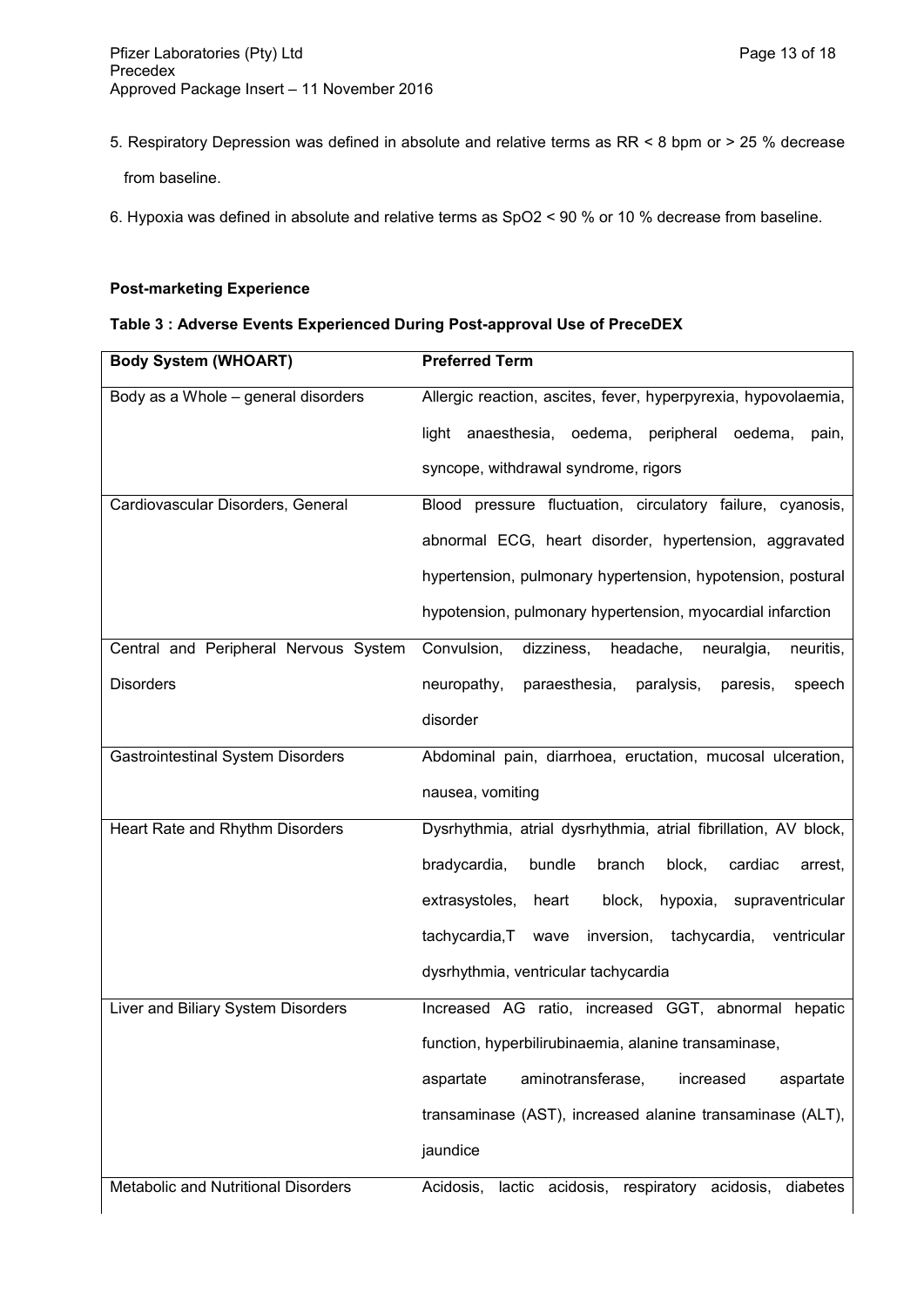|                                            | mellitus, hyperglycaemia, hypoglycaemia, hypokalaemia,           |
|--------------------------------------------|------------------------------------------------------------------|
|                                            | alkaline<br>hypoproteinaemia,<br>increased<br>hyperkalaemia,     |
|                                            | phosphatase, increased Non-protein nitrogen (NPN), thirst        |
| Musculoskeletal System Disorders           | Muscle weakness                                                  |
| Myo-, Endo-, Pericardial & Valve Disorders | Angina pectoris, myocardial infarction, myocardial ischaemia     |
| Platelet, Bleeding & Clotting Disorders    | disseminated<br>Coagulation<br>disorders,<br>intravascular       |
|                                            | coagulation, haematoma, abnormal platelets, decreased            |
|                                            | prothrombin, thrombocytopenia                                    |
| <b>Psychiatric Disorders</b>               | delirium,<br>Agitation,<br>anxiety,<br>confusion,<br>depression, |
|                                            | hallucination, illusion, nervousness                             |
| <b>Red Blood Cell Disorders</b>            | Anaemia                                                          |
| Renal disorders                            | Increased blood urea, oliguria                                   |
| <b>Resistance Mechanism Disorders</b>      | Infection, fungal infection, sepsis                              |
| <b>Respiratory System Disorders</b>        | Adult respiratory distress syndrome, apnoea, bronchial           |
|                                            | obstruction,<br>bronchospasm,<br>coughing,<br>dyspnoea,          |
|                                            | emphysema, haemoptysis, hypercapnia, hypoventilation,            |
|                                            | hypoxia, pharyngitis, pleurisy, pneumonia, pneumothorax,         |
|                                            | pulmonary congestion, pulmonary oedema, respiratory              |
|                                            | depression, respiratory disorder, respiratory insufficiency,     |
|                                            | increased sputum, stridor                                        |
| Skin and Appendages Disorders              | Rash erythematous, increased sweating                            |
| <b>Urinary System Disorders</b>            | Haematuria, acute renal failure, abnormal renal function,        |
|                                            | urinary retention                                                |
| Vascular (extracardiac) Disorders          | Haemorrhage, cerebral haemorrhage, peripheral ischaemia,         |
|                                            | vascular disorder, vasodilation                                  |
| <b>Vision Disorders</b>                    | Diplopia, photopsia, abnormal vision                             |
| White Cell & RES Disorders                 | Leukocytosis                                                     |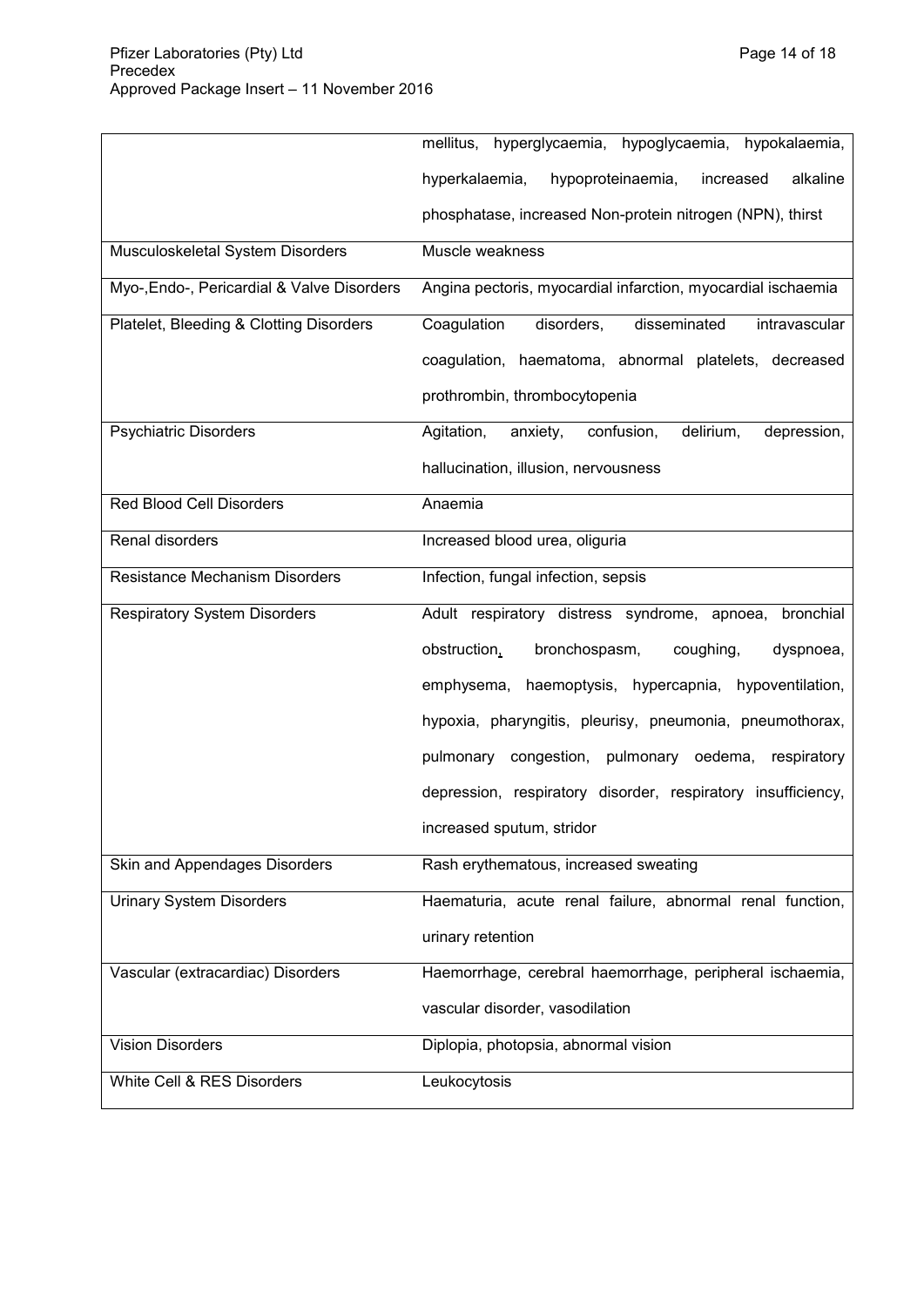#### *Withdrawal*

#### ICU Sedation

Although not specifically studied, withdrawal symptoms similar to those reported for another alpha<sub>2</sub> adrenergic agent (clonidine) may result when **PreceDEX** is administered in excess of 24 hours and stopped abruptly. These symptoms include nervousness; agitation and headache accompanied or followed by a rapid rise in blood pressure and elevated catecholamine concentrations in the plasma.

#### Conscious Sedation

Withdrawal symptoms were not seen after discontinuation of short term infusions of **PreceDEX** (< 6 hours).

#### **SPECIAL PRECAUTIONS**

**NOTE: PreceDEX** should be administered only by health professionals skilled in the management of patients in the intensive care setting. Continuous electrocardiogram (ECG), blood pressure and oxygen saturation monitoring are mandatory during infusion of **PreceDEX**.

Caution should be exercised in patients with pre-existing severe bradycardia disorders (i.e. advanced heart block), or patients with pre-existing severe ventricular dysfunction (e.g. ejection fraction < 30 %) including congestive heart failure and cardiac failure in whom sympathetic tone is critical for maintaining haemodynamic balance (see CONTRA-INDICATIONS).

#### **Hypotension, Bradycardia and Sinus arrest**

Clinical events of bradycardia and sinus arrest have been associated with **PreceDEX** administration in young, healthy volunteers with high vagal tone, or with different routes of administration including rapid intravenous or bolus administration of **PreceDEX** (see WARNINGS).

Decreased blood pressure and/or heart rate may occur with the administration of **PreceDEX**. Based on clinical experience with **PreceDEX**, if medical intervention is required, treatment may include decreasing or stopping the infusion of **PreceDEX**, increasing the rate of intravenous fluid administration, elevation of the lower extremities and use of pressor agents. Because PreceDEX has the potential to augment bradycardia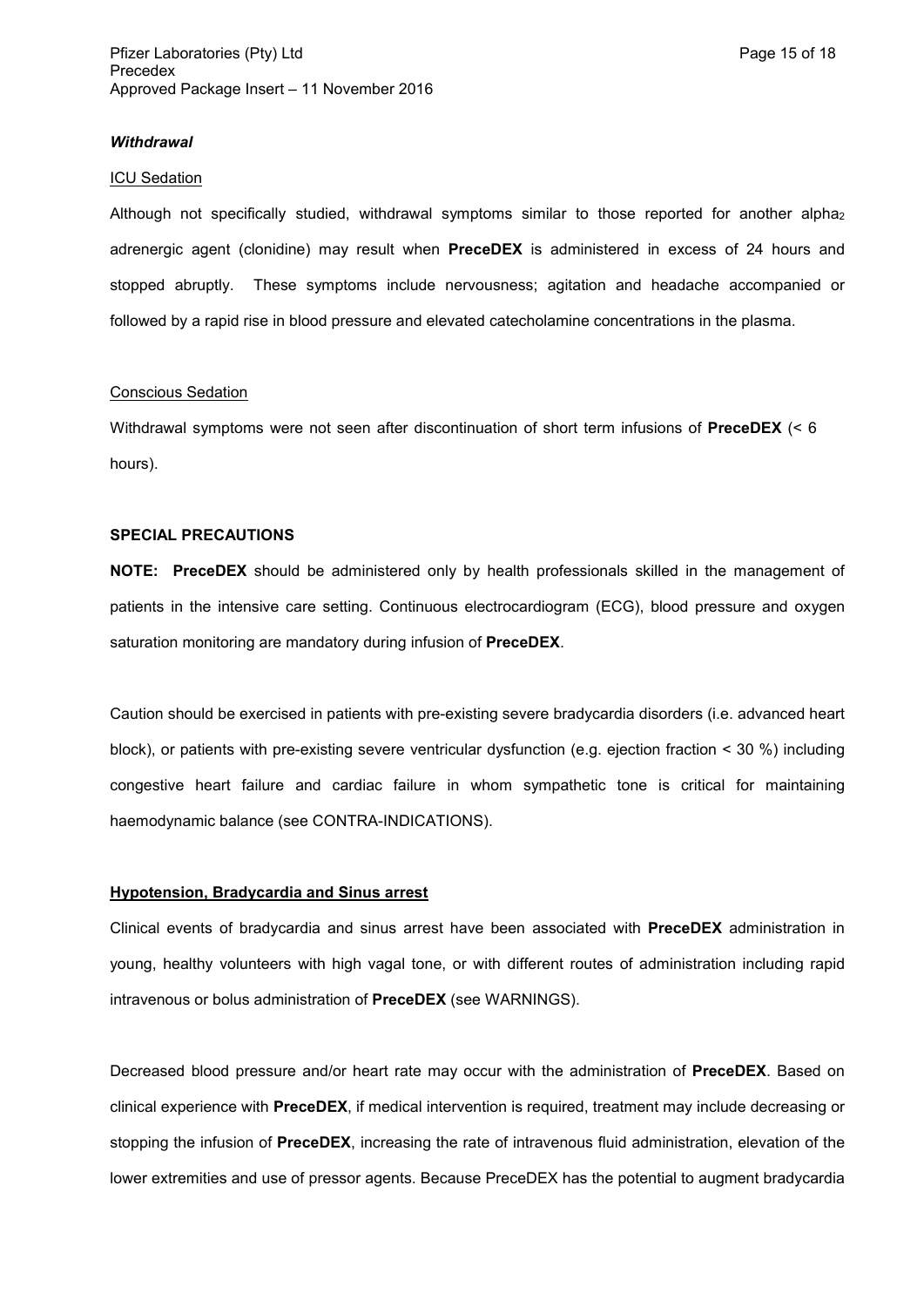induced by vagal stimuli, clinicians should be prepared to intervene. The intravenous administration of anticholinergic agents should be considered to modify vagal tone. In clinical trials, atropine and glycopyrrolate were effective in the treatment of most episodes of PreceDex-induced bradycardia. However, in some patients with significant cardiovascular dysfunction, more advanced resuscitative measures were required.

**PreceDEX** decreases sympathetic nervous activity and therefore, these effects may be expected to be most pronounced in patients with desensitised autonomic nervous system control (i.e. elderly, diabetes, chronic hypertension, severe cardiac disease).

Prevention of hypotension and bradycardia should take into consideration the haemodynamic stability of the patient and normovolaemia must be ensured prior to the administration of **PreceDEX**. Patients who are hypovolaemic may become hypotensive under **PreceDEX** therapy. Therefore, fluid supplementation should be administered prior to and during the administration of **PreceDEX**.

Additionally, in situations where other vasodilators or negative chronotropic agents are administered, coadministration of **PreceDEX** could have an additive pharmacodynamic effect and should be administered with caution and careful titration (see INTERACTIONS).

Clinical events of bradycardia or hypotension may be potentiated when **PreceDEX** is used concurrently with propofol or midazolam. Therefore, consider a dose reduction of propofol or midazolam (see INTERACTIONS).

### **Transient Hypertension**

Transient hypertension has been observed primarily during the loading infusion, associated with initial peripheral vasoconstrictive effects of **PreceDEX** and relatively higher plasma concentrations achieved during the loading infusion. If intervention is necessary, reduction of the loading infusion rate may be considered. Following the loading infusion, the central effects of **PreceDEX** dominate and the blood pressure usually decreases.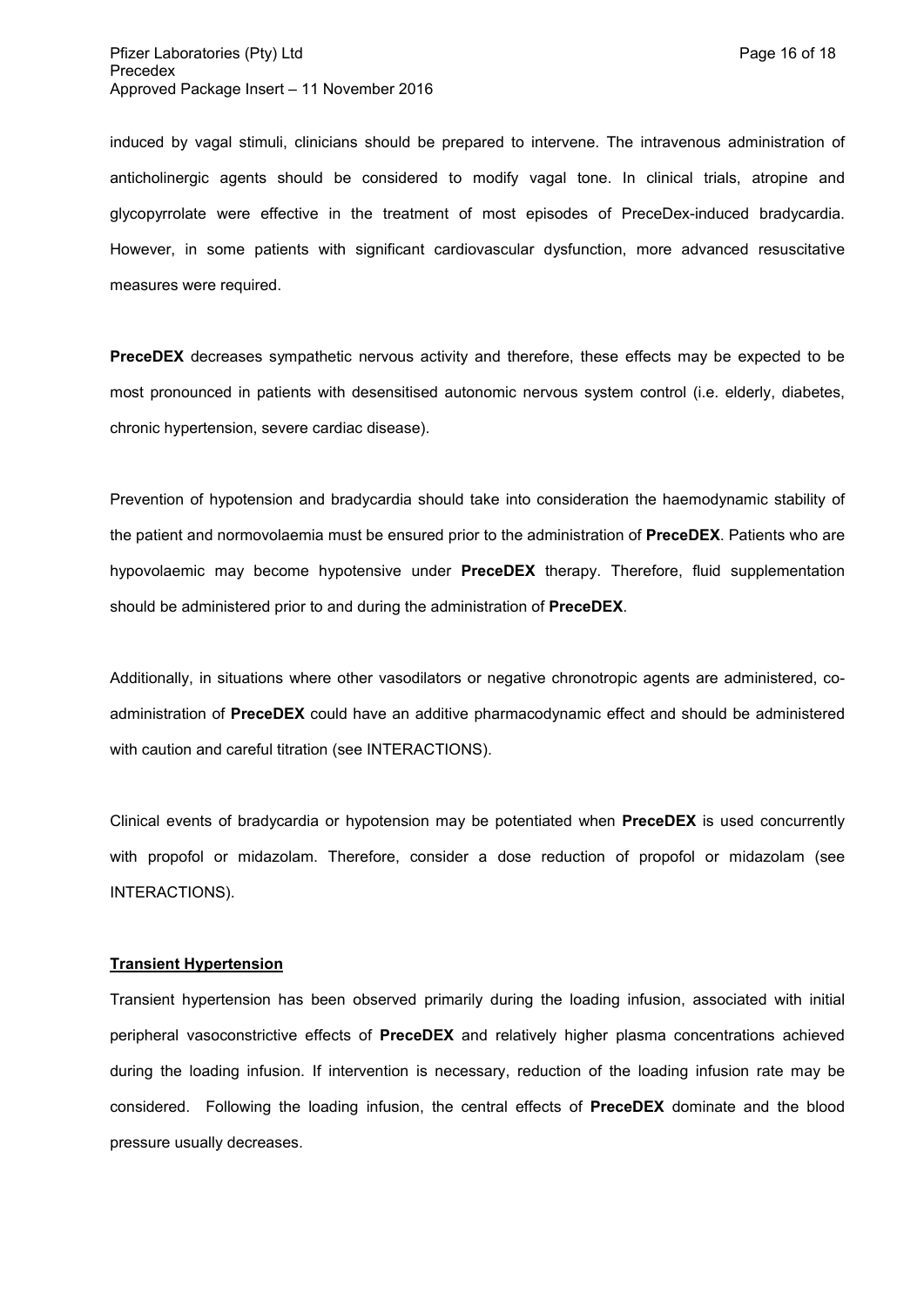**PreceDEX** may cause reduced lacrimation. Lubrication of the patient's eyes may be considered when administering dexmedetomidine to avoid corneal dryness.

#### **Driving and operating machinery**

The patient should not drive or operate machinery or make legal decisions until 24 hours after recovery from surgical procedure in which PreceDEX was used.

### **KNOWN SYMPTOMS OF OVERDOSAGE AND PARTICULARS OF ITS TREATMENT**

First-degree AV block and second-degree heart block may occur.

Bradycardia, with or without hypotension, and cardiac arrest may occur.

Because **PreceDEX** has the potential to augment bradycardia induced by vagal stimuli, clinicians should be prepared to intervene. In clinical trials, atropine and glycopyrrolate were effective in the treatment of **PreceDEX**-induced bradycardia.

### **IDENTIFICATION**

A clear, colourless concentrated solution for intravenous infusion.

#### **PRESENTATION**

Available in colourless 2 ml glass ampoules and vials in packs of 5 and 25.

### **STORAGE INSTRUCTIONS**

**PreceDEX** should be stored in the original container at room temperature (at or below 25 °C). Do not refrigerate. Once diluted, the diluted solution should be used immediately. If not used immediately, the diluted solution may be stored at  $2 - 8$  °C during the 24 hour "in use" period. Discard any unused diluted solution after 24 hours.

Keep out of reach of children.